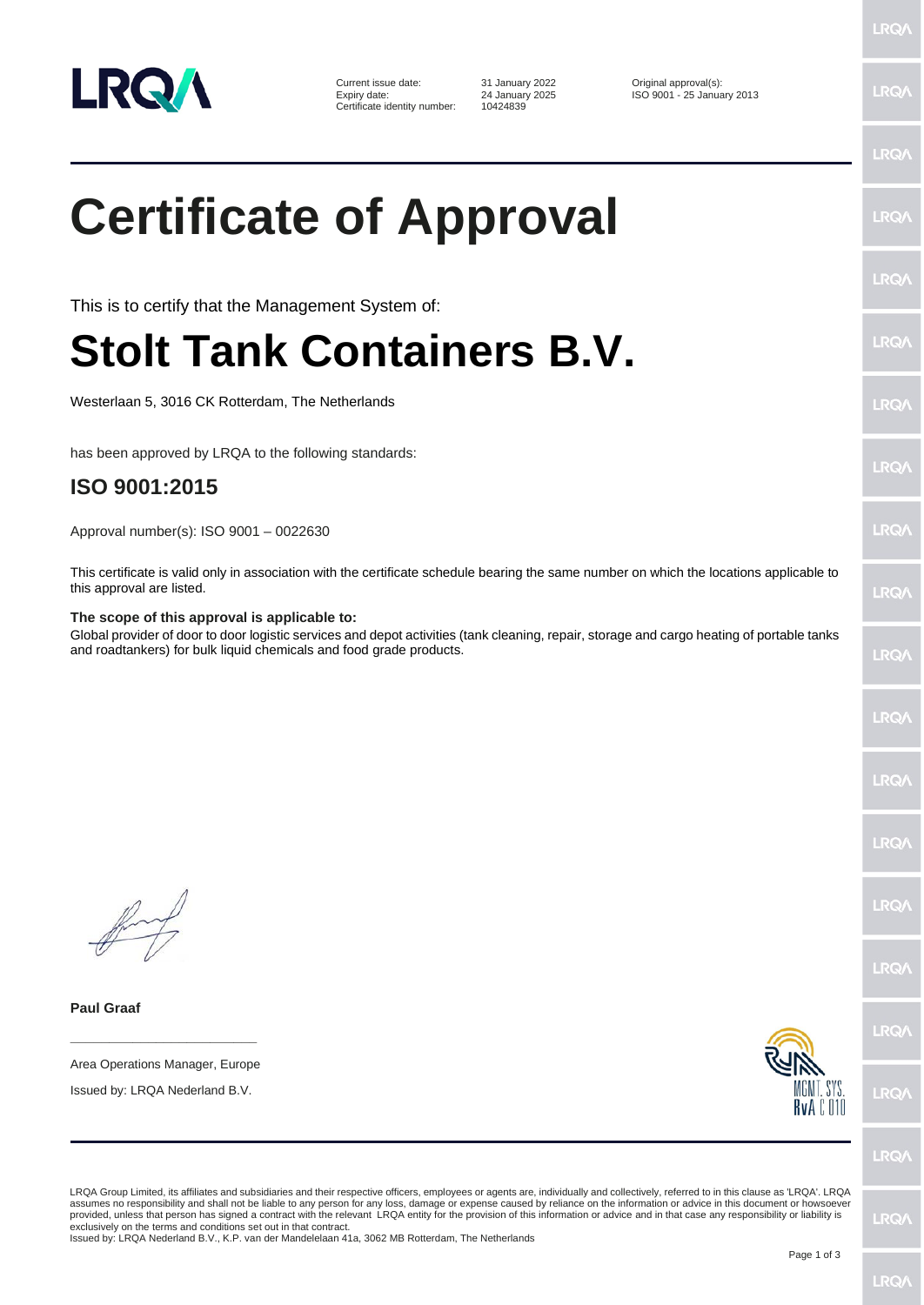

LRQ/\

| Location                                                                                                                                             | <b>Activities</b>                                                                                                                                                                                                                        | LRQ/        |
|------------------------------------------------------------------------------------------------------------------------------------------------------|------------------------------------------------------------------------------------------------------------------------------------------------------------------------------------------------------------------------------------------|-------------|
| <b>Stolt Tank Containers B.V. (Headquarters)</b><br>Westerlaan 5, 3016 CK Rotterdam, The Netherlands                                                 | ISO 9001:2015<br>Global provider of door to door logistic services and depot<br>activities (tank cleaning, repair, storage and cargo heating<br>of portable tanks and roadtankers) for bulk liquid<br>chemicals and food grade products. | <b>LRQ/</b> |
|                                                                                                                                                      |                                                                                                                                                                                                                                          | <b>LRQA</b> |
| Stolt Container Terminal Moerdijk B.V.<br>Middenweg 30, 4782 PM Moerdijk, The Netherlands                                                            | ISO 9001:2015<br>Global provider of depot activities (tank cleaning, repair,<br>storage and cargo heating of portable tanks and<br>roadtankers) for bulk liquid chemicals and food grade<br>products                                     | LRQ/        |
|                                                                                                                                                      |                                                                                                                                                                                                                                          | <b>LRQA</b> |
| Stolt-Nielsen Argentina S.A.<br><b>Stolt Tank Containers Department</b><br>Moreno 584, 2nd floor, Office "A" C1091AAL,<br>Capital Federal, Argentina | ISO 9001:2015<br>Global provider of door to door logistics services for bulk<br>liquid chemicals and food grade products                                                                                                                 | LRQ/        |
|                                                                                                                                                      |                                                                                                                                                                                                                                          | <b>LRQ/</b> |
| Stolt-Nielsen Afretamento Brazil Ltda.<br>Al. Santos 2224, 3 Andar Cerqueira Cesar, Sao Paulo, SP<br>01418-200, Brazil                               | ISO 9001:2015<br>Global provider of door to door logistics services for bulk<br>liquid chemicals and food grade products                                                                                                                 | <b>LRQ/</b> |
| <b>Stolt Tank Containers France SAS</b>                                                                                                              | ISO 9001:2015                                                                                                                                                                                                                            | LRQ/        |
| 1-5 quai George V, 76600 Le Havre, France                                                                                                            | Global provider of door to door logistics services for bulk<br>liquid chemicals and food grade products                                                                                                                                  | LRQ/        |
| <b>Stolt Tank Containers Germany GmbH (Satalite)</b><br>Ida-Ehre-Platz 12, 20095 Hamburg, Germany                                                    | ISO 9001:2015<br>Global provider of door to door logistics services for bulk<br>liquid chemicals and food grade products                                                                                                                 | LRQ/        |
|                                                                                                                                                      |                                                                                                                                                                                                                                          | LRQ/        |
|                                                                                                                                                      |                                                                                                                                                                                                                                          | LRQ/        |
|                                                                                                                                                      | MGMT. SYS.<br>RvA C 010                                                                                                                                                                                                                  | <b>LRQ/</b> |
|                                                                                                                                                      |                                                                                                                                                                                                                                          | LRQ/        |